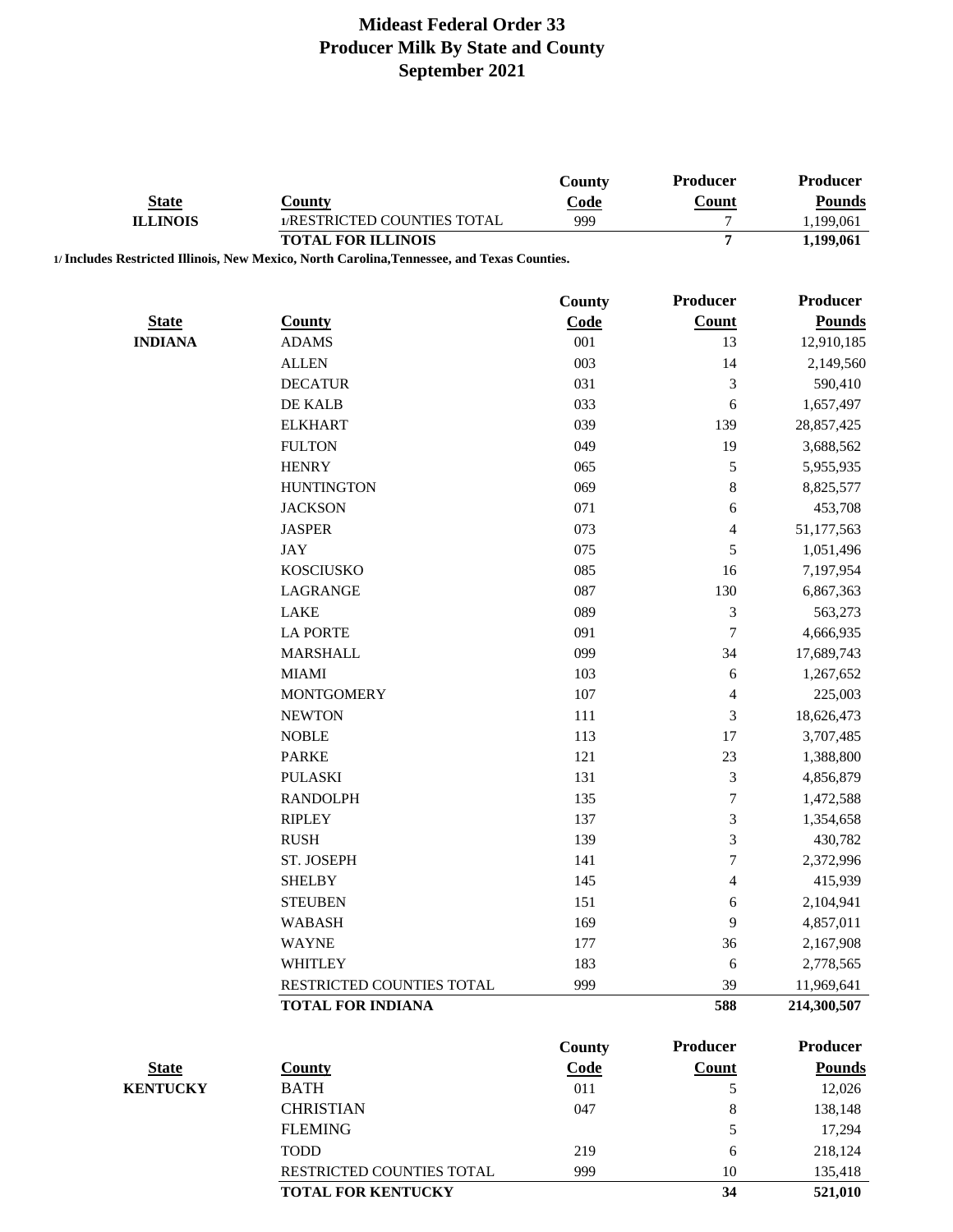| <b>State</b><br><b>MARYLAND</b> | <b>County</b><br><b>GARRETT</b> | County<br>Code | Producer<br>Count<br>34 | Producer<br><b>Pounds</b><br>2,659,446 |
|---------------------------------|---------------------------------|----------------|-------------------------|----------------------------------------|
|                                 |                                 |                |                         |                                        |
|                                 |                                 |                |                         |                                        |
|                                 |                                 | <b>County</b>  | Producer                | <b>Producer</b>                        |
| <b>State</b>                    | <b>County</b>                   | <b>Code</b>    | <b>Count</b>            | <b>Pounds</b>                          |
| <b>MICHIGAN</b>                 | <b>ALCONA</b>                   | 001            | 3                       | 1,026,545                              |
|                                 | <b>ALGER</b>                    | 003            | 3                       | 270,660                                |
|                                 | <b>ALLEGAN</b>                  | 005            | 36                      | 37,504,522                             |
|                                 | <b>ALPENA</b>                   | 007            | 13                      | 4,158,488                              |
|                                 | <b>ARENAC</b>                   | 011            | 13                      | 8,643,454                              |
|                                 | <b>BARRY</b>                    | 015            | 19                      | 29,061,468                             |
|                                 | <b>BERRIEN</b>                  | 021            | 5                       | 2,810,397                              |
|                                 | <b>BRANCH</b>                   | 023            | $\,$ 8 $\,$             | 5,271,624                              |
|                                 | <b>CALHOUN</b>                  | 025            | 17                      | 14,197,632                             |
|                                 | <b>CHARLEVOIX</b>               | 029            | $\overline{\mathbf{4}}$ | 916,352                                |
|                                 | <b>CHIPPEWA</b>                 | 033            | $\overline{4}$          | 402,824                                |
|                                 | <b>CLARE</b>                    | 035            | 14                      | 4,446,121                              |
|                                 | <b>CLINTON</b>                  | 037            | 36                      | 83,656,938                             |
|                                 | <b>EATON</b>                    | 045            | 17                      | 1,856,780                              |
|                                 | <b>GENESEE</b>                  | 049            | $\overline{4}$          | 524,687                                |
|                                 | <b>GLADWIN</b>                  | 051            | 3                       | 2,115,433                              |
|                                 | <b>GRATIOT</b>                  | 057            | $28\,$                  | 95,727,049                             |
|                                 | <b>HILLSDALE</b>                | 059            | 15                      | 8,574,126                              |
|                                 | <b>HURON</b>                    | 063            | 51                      | 92,844,906                             |
|                                 | <b>INGHAM</b>                   | 065            | 16                      | 7,158,587                              |
|                                 | <b>IONIA</b>                    | 067            | 29                      | 36,206,601                             |
|                                 | <b>IOSCO</b>                    | 069            | 10                      | 4,977,438                              |
|                                 | <b>ISABELLA</b>                 | 073            | 28                      | 17,302,991                             |
|                                 | <b>JACKSON</b>                  | 075            | 13                      | 4,914,287                              |
|                                 | <b>KALAMAZOO</b>                | 077            | 5                       | 15, 141, 562                           |
|                                 | <b>KENT</b>                     | 081            | 21                      | 17,037,428                             |
|                                 | <b>LAPEER</b>                   | 087            | 12                      | 1,349,127                              |
|                                 | <b>LENAWEE</b>                  | 091            | 16                      | 38,630,707                             |
|                                 | <b>LIVINGSTON</b>               | 093            | 9                       | 4,725,345                              |
|                                 | <b>MACOMB</b>                   | 099            | $\mathfrak{Z}$          | 127,644                                |
|                                 | <b>MASON</b>                    | 105            | 6                       | 3,230,601                              |
|                                 | <b>MECOSTA</b>                  | 107            | 14                      | 6,253,823                              |
|                                 | <b>MENOMINEE</b>                | 109            | 10                      | 1,760,450                              |
|                                 | <b>MISSAUKEE</b>                | 113            | 33                      | 58,576,902                             |
|                                 | <b>MONTCALM</b>                 | 117            | 33                      | 18,769,574                             |
|                                 | <b>MONTMORENCY</b>              | 119            | $\mathfrak{Z}$          | 785,658                                |
|                                 | <b>MUSKEGON</b>                 | 121            | 12                      | 18,741,792                             |
|                                 | NEWAYGO                         | 123            | 33                      | 19,430,250                             |
|                                 | <b>OGEMAW</b>                   | 129            | $25\,$                  | 12,985,808                             |
|                                 | <b>OSCEOLA</b>                  | 133            | 21                      | 22,852,865                             |
|                                 | <b>OSCODA</b>                   | 135            | $\sqrt{5}$              | 401,876                                |
|                                 | <b>OTTAWA</b>                   | 139            | 39                      | 53,635,889                             |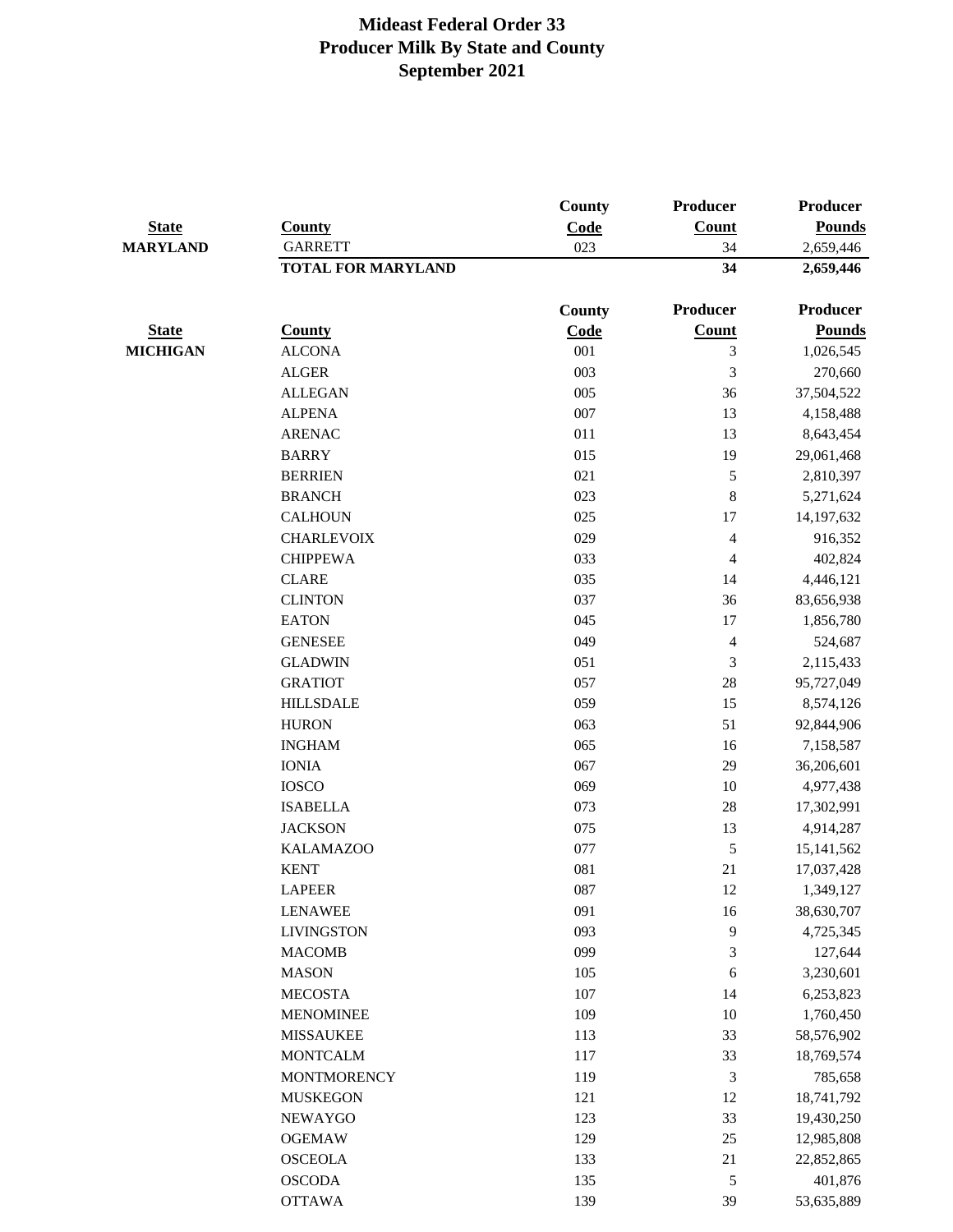| <b>State</b>     | <b>County</b>              | Code        | <b>Count</b>     | <b>Pounds</b>   |
|------------------|----------------------------|-------------|------------------|-----------------|
| <b>MICHIGAN</b>  | <b>SAGINAW</b>             | 145         | 11               | 3,943,275       |
|                  | <b>ST. CLAIR</b>           | 147         | 8                | 1,728,118       |
|                  | ST. JOSEPH                 | 149         | 15               | 6,244,178       |
|                  | <b>SANILAC</b>             | 151         | 67               | 70,649,726      |
|                  | <b>SHIAWASSEE</b>          | 155         | 10               | 3,768,589       |
|                  | <b>TUSCOLA</b>             | 157         | 28               | 30,772,671      |
|                  | <b>VAN BUREN</b>           | 159         | 8                | 19,543,224      |
|                  | WASHTENAW                  | 161         | 11               | 2,963,404       |
|                  | <b>WEXFORD</b>             | 165         | $\bf 8$          | 1,404,451       |
|                  | RESTRICTED COUNTIES TOTAL  | 999         | 24               | 6,615,457       |
|                  | <b>TOTAL FOR MICHIGAN</b>  |             | 879              | 906,640,304     |
|                  |                            | County      | Producer         | <b>Producer</b> |
| <b>State</b>     | <b>County</b>              | Code        | Count            | <b>Pounds</b>   |
| <b>MINNESOTA</b> | RESTRICTED COUNTIES TOTAL  | 999         | 5                | 99,801          |
|                  | <b>TOTAL FOR MINNESOTA</b> |             | 5                | 99,801          |
|                  |                            | County      | Producer         | <b>Producer</b> |
| <b>State</b>     | <b>County</b>              | Code        | <b>Count</b>     | <b>Pounds</b>   |
| <b>NEW YORK</b>  | <b>CATTARAUGUS</b>         | 009         | 34               | 20,433,638      |
|                  | <b>CHAUTAUQUA</b>          | 013         | 62               | 19,573,906      |
|                  | <b>ERIE</b>                | 029         | 10               | 1,441,337       |
|                  | <b>GENESEE</b>             | 037         | 3                | 3,279,188       |
|                  | <b>LIVINGSTON</b>          | 051         | 7                | 2,877,449       |
|                  | <b>STEUBEN</b>             | 101         | 4                | 6,033,716       |
|                  | <b>WYOMING</b>             | 121         | 20               | 22,872,453      |
|                  | RESTRICTED COUNTIES TOTAL  | 999         | $\mathbf{2}$     | 4,083,380       |
|                  | <b>TOTAL FOR NEW YORK</b>  |             | 142              | 80,595,067      |
|                  |                            | County      | <b>Producer</b>  | <b>Producer</b> |
| <b>State</b>     | <b>County</b>              | <b>Code</b> | Count            | <b>Pounds</b>   |
| <b>OHIO</b>      | <b>ADAMS</b>               | 001         | 5                | 487,519         |
|                  | <b>ALLEN</b>               | 003         | 3                | 566,606         |
|                  | <b>ASHLAND</b>             | 005         | 31               | 15,552,003      |
|                  | <b>ASHTABULA</b>           | 007         | 15               | 6,055,845       |
|                  | <b>ATHENS</b>              | 009         | $\overline{4}$   | 264,298         |
|                  | <b>AUGLAIZE</b>            | 011         | $27\,$           | 4,923,630       |
|                  | <b>BELMONT</b>             | 013         | 7                | 636,158         |
|                  | <b>BROWN</b>               | 015         | 4                | 390,088         |
|                  | CARROLL                    | 019         | 15               | 1,327,383       |
|                  | <b>CHAMPAIGN</b>           | 021         | 6                | 504,310         |
|                  | <b>CLARK</b>               | 023         | 4                | 8,275,025       |
|                  | <b>CLINTON</b>             | 027         | 3                | 210,497         |
|                  | <b>COLUMBIANA</b>          | 029         | 51               | 13, 141, 368    |
|                  | COSHOCTON                  | 031         | 20               | 3,398,803       |
|                  | <b>CRAWFORD</b>            | 033         | 7                | 2,805,733       |
|                  | <b>DARKE</b>               | 037         | 30               | 12,040,574      |
|                  | <b>DEFIANCE</b>            | 039         | $\boldsymbol{7}$ | 10,796,958      |
|                  | <b>DELAWARE</b>            | 041         | 3                | 180,397         |
|                  | <b>FAYETTE</b>             | 047         | 4                | 974,284         |
|                  | <b>FULTON</b>              | 051         | 4                | 5,036,445       |

GEAUGA 055 33 3,853,150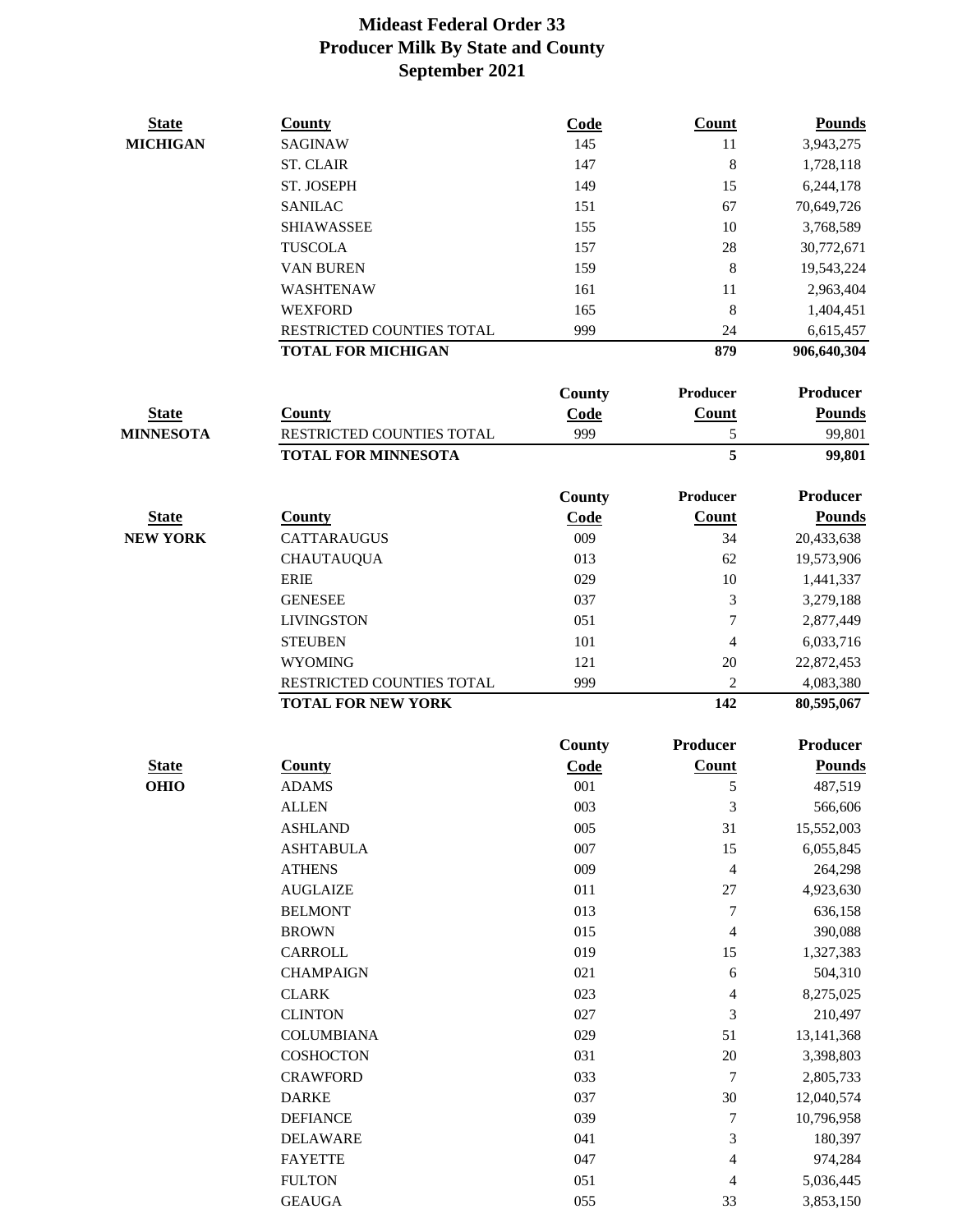|              |                           | County        | <b>Producer</b> | <b>Producer</b> |
|--------------|---------------------------|---------------|-----------------|-----------------|
| <b>State</b> | <b>County</b>             | Code          | <b>Count</b>    | <b>Pounds</b>   |
| <b>OHIO</b>  | <b>GREENE</b>             | 057           | $\overline{4}$  | 1,141,165       |
|              | <b>HANCOCK</b>            | 063           | 3               | 1,464,475       |
|              | <b>HARDIN</b>             | 065           | $\,$ 8 $\,$     | 16,862,358      |
|              | <b>HARRISON</b>           | 067           | $\overline{4}$  | 313,484         |
|              | <b>HENRY</b>              | 069           | 5               | 4,175,456       |
|              | <b>HIGHLAND</b>           | 071           | 21              | 2,166,784       |
|              | <b>HOLMES</b>             | 075           | 111             | 13,153,870      |
|              | <b>HURON</b>              | 077           | 38              | 6,428,530       |
|              | <b>JEFFERSON</b>          | 081           | 5               | 351,242         |
|              | <b>KNOX</b>               | 083           | 19              | 6,664,353       |
|              | <b>LICKING</b>            | 089           | $\sqrt{6}$      | 8,582,444       |
|              | <b>LOGAN</b>              | 091           | $22\,$          | 3,532,004       |
|              | <b>LORAIN</b>             | 093           | 9               | 1,125,746       |
|              | <b>MADISON</b>            | 097           | 9               | 18,781,808      |
|              | <b>MAHONING</b>           | 099           | 21              | 7,562,898       |
|              | <b>MEDINA</b>             | 103           | $10\,$          | 2,625,031       |
|              | <b>MERCER</b>             | 107           | 64              | 21,611,904      |
|              | <b>MIAMI</b>              | 109           | 5               | 613,166         |
|              | <b>MONROE</b>             | 111           | $\sqrt{6}$      | 649,359         |
|              | <b>MORGAN</b>             | 115           | 5               | 510,699         |
|              | <b>MORROW</b>             | 117           | $\overline{4}$  | 2,516,758       |
|              | <b>MUSKINGUM</b>          | 119           | $\,8\,$         | 932,096         |
|              | <b>PAULDING</b>           | 125           | $\sqrt{6}$      | 19,861,103      |
|              | <b>PICKAWAY</b>           | 129           | $\sqrt{6}$      | 3,300,327       |
|              | <b>PORTAGE</b>            | 133           | 6               | 2,623,716       |
|              | <b>PREBLE</b>             | 135           | $\sqrt{6}$      | 1,096,721       |
|              | <b>PUTNAM</b>             | 137           | $\,8\,$         | 5,562,377       |
|              | <b>RICHLAND</b>           | 139           | 90              | 10,919,745      |
|              | <b>ROSS</b>               | 141           | 9               | 817,502         |
|              | <b>SANDUSKY</b>           | 143           | $\sqrt{6}$      | 503,816         |
|              | <b>SHELBY</b>             | 149           | $27\,$          | 6,757,860       |
|              | <b>STARK</b>              | 151           | 43              | 12,349,969      |
|              | TRUMBULL                  | 155           | 17              | 3,138,511       |
|              | TUSCAWARAS                | 157           | 102             | 16,026,095      |
|              | <b>UNION</b>              | 159           | 5               | 760,294         |
|              | VAN WERT                  | 161           | 6               | 7,764,981       |
|              | <b>WASHINGTON</b>         | 167           | 12              | 2,051,201       |
|              | <b>WAYNE</b>              | 169           | 149             | 57,421,611      |
|              | <b>WOOD</b>               | 173           | $\overline{4}$  | 10,562,976      |
|              | <b>WYANDOT</b>            | 175           | $\overline{4}$  | 534,670         |
|              | RESTRICTED COUNTIES TOTAL | 999           | $26\,$          | 25,150,450      |
|              | <b>TOTAL FOR OHIO</b>     |               | 1,202           | 400,390,629     |
|              |                           |               |                 |                 |
|              |                           | <b>County</b> | <b>Producer</b> | <b>Producer</b> |

| <b>State</b> | Countv           | Code | Count | <b>Pounds</b> |
|--------------|------------------|------|-------|---------------|
| PENNSYLVANIA | <b>ARMSTRONG</b> | 005  | 16    | 2,587,207     |
|              | <b>BEAVER</b>    | 007  | 17    | 956,106       |
|              | <b>BRADFORD</b>  | 015  | ⇁     | 398,595       |
|              | <b>BUTLER</b>    | 019  | 22    | 3,180,336     |
|              | <b>CAMBRIA</b>   | 021  | ⇁     | 1,653,722     |